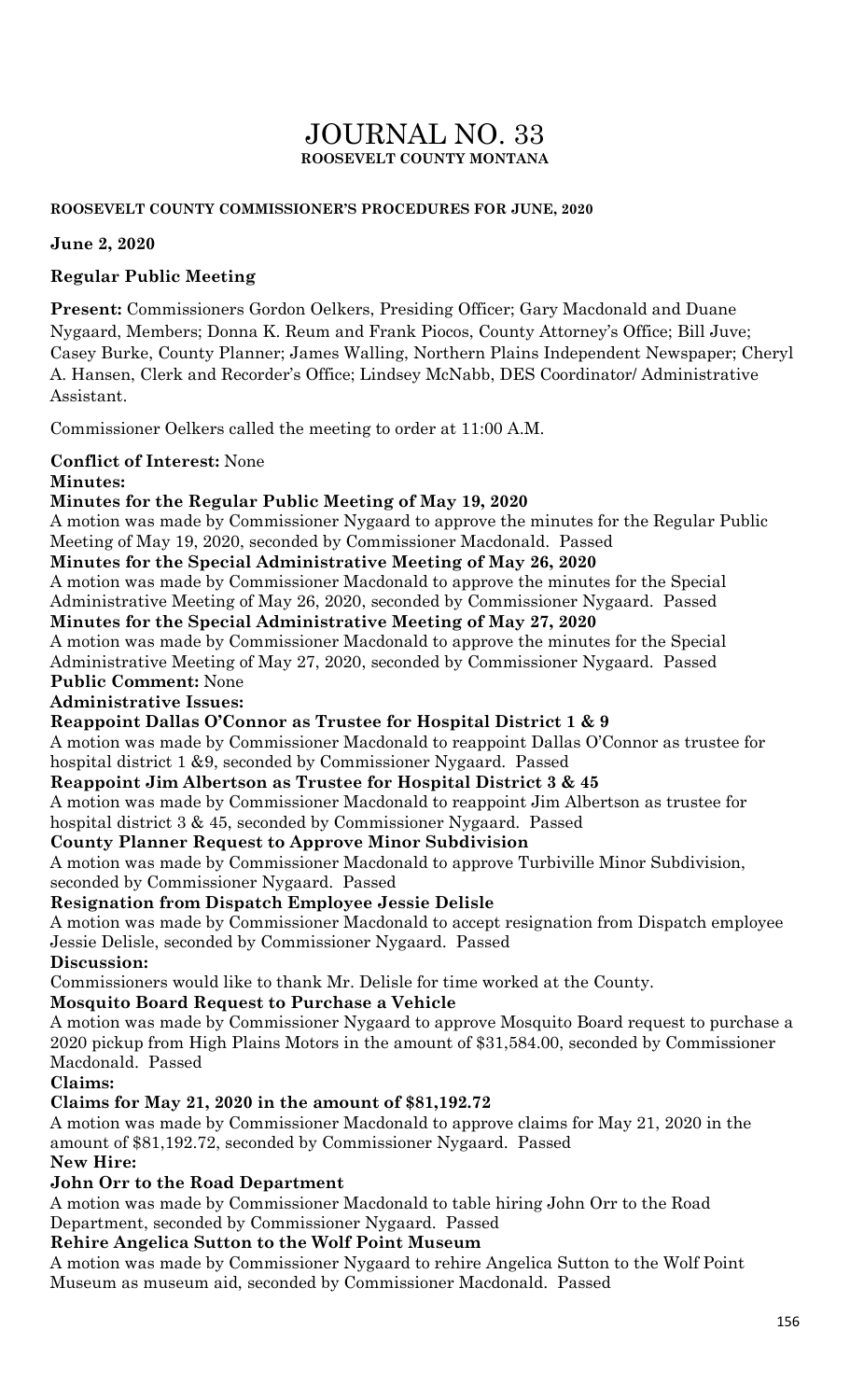### **Rehire Randy Pautsch to the Mosquito District**

A motion was made by Commissioner Nygaard to rehire Randy Pautsch to the Mosquito District as sprayer, seconded by Commissioner Macdonald. Passed

### **Rehire Heather Boysun to the Mosquito District**

A motion was made Commissioner Nygaard to rehire Heather Boysun to the Mosquito District as sprayer, seconded by Commissioner Macdonald. Passed

#### **Pay Raises:**

**Promotional Raise for Detention Center Employee Tyler Sterling** 

A motion was made by Commissioner Macdonald to approve promotional raise for Detention Center employee Tyler Sterling, seconded by Commissioner Nygaard. Passed

#### **Additional Administrative Issues:**

**Annual Pay Raise for Road Department Employee Rex Jensen** 

A motion was made by Commissioner Macdonald to approve annual pay raise for Road Department employee Rex Jensen from E-2 to E-3, seconded by Commissioner Nygaard. Passed **New Business:**

### **County Road 1013 Update**

Commissioner Oelkers stated that the County will be replacing the bridge on County Road 1013 with a culvert. Once all BNSF permits are completed, work will start this summer. Montana Department of Transportation will have a study done on the road, which is the first step to get federal safety funds to place lights and arms at the crossing.

**Unfinished Business**: None

Commissioner Macdonald moved to adjourn Commissioner Nygaard seconded Meeting adjourned at 11:11 A.M.

### **June 9, 2020**

### **Regular Public Meeting**

**Present:** Commissioners Gordon Oelkers, Presiding Officer; Gary Macdonald and Duane Nygaard, Members; Donna K. Reum and Frank Piocos, County Attorney's Office; Shell Isle, Aging Supervisor; Cheryl A. Hansen, Clerk and Recorder's Office; Bill Juve; Jeff Wozniak, Dispatch Supervisor; Lindsey McNabb, DES Coordinator/ Administrative Assistant.

Commissioner Oelkers called the meeting to order at 11:00 A.M.

# **Conflict of Interest:** None

### **Minutes:**

#### **Minutes for the Month of May 2020**

A motion was made by Commissioner Macdonald to approve the minutes for the month of May 2020, seconded by Commissioner Nygaard. Passed

#### **Minutes for the Regular Public Meeting of June 02, 2020**

A motion was made by Commissioner Macdonald to approve the minutes for the Regular Public Meeting of June 2, 2020, seconded by Commissioner Nygaard. Passed

### **Public Comment:** None

**Administrative Issues:**

#### **Reappoint Laverne Wiens to the Wolf Point TV District Board**

A motion was made by Commissioner Nygaard to reappoint Laverne Wiens to the Wolf Point TV District Board, seconded by Commissioner Macdonald. Passed

**Aging Department Request to Approve Bids for Meals on Wheels for Fiscal Year 2021** A motion was made by Commissioner Nygaard to approve bids from NEMHS in the amount of \$15.00 per meal and Roosevelt Medical Center in the amount of \$14.50 per meal for meals on wheels for Fiscal Year 2021, seconded by Commissioner Macdonald. Passed

**Aging Department Request to Approve Bid for Congregate Meals for Fiscal Year 2021** A motion was made by Commissioner Macdonald to approve bid from Buckhorn Café in the amount of \$9.00 per meal for congregate meals for Fiscal Year 2021, seconded by Commissioner Nygaard. Passed

**Approval of Agreement between Roosevelt County and MDT for Brockton Sidewalks**  A motion was made by Commissioner Nygaard to approve agreement between Roosevelt County and Montana Department of Transportation for Brockton Sidewalks, seconded by Commissioner Macdonald. Failed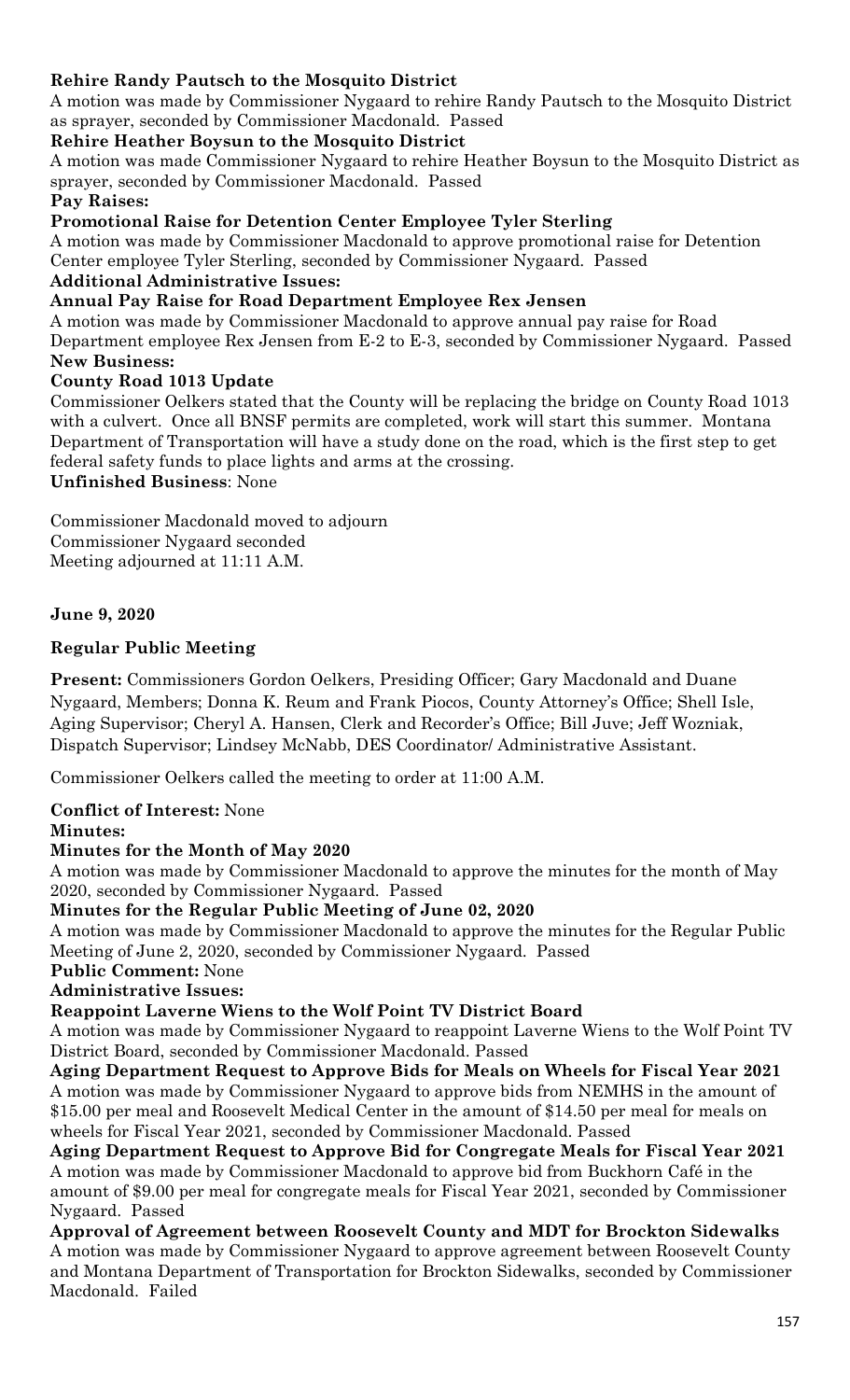### **Vote:**

For: 1

#### Against: 2

### **Discussion:**

Commissioner Oelkers stated that the town of Brockton is under the care of County. Every day he sees pedestrians walking along the sidewalk. Commissioner Macdonald stated that the County is not equipped to do maintenance on the sidewalks. The right of way on said project is an issue.

## **Approval of Cares Act Airport Grant for Big Sky Field**

A motion was made by Commissioner Macdonald to approve the Cares Act Airport Grant for Big Sky Field in the amount of \$20,000.00, seconded by Commissioner Nygaard. Passed **Claims:**

## **Claims for June 4, 2020 in the amount of \$399,435.67**

A motion was made by Commissioner Macdonald to approve the claims for June 4, 2020 in the amount of \$399,435.67, seconded by Commissioner Nygaard. Passed

**New Hire:** None

**Pay Raises:** None

### **Additional Administrative Issues:**

### **Reappoint Tom Nichols to the Wolf Point TV District Board**

A motion was made by Commissioner Macdonald to reappoint Tom Nichols to the Wolf Point TV District Board, seconded by Commissioner Nygaard. Passed

**New Hire Ryan Lambert to the Road Department** 

A motion was made by Commissioner Nygaard to approve new hire Ryan Lambert to the Road Department, seconded by Commissioner Macdonald. Passed

**Annual Pay Raise for Detention Center Employee Joshua Miller** 

A motion was made by Commissioner Macdonald to approve annual pay raise for Detention Center employee Joshua Miller from Grade 1 Range 8 to Grade 2 Range 7, seconded by Commissioner Nygaard. Passed

### **Resignation from Detention Center Employee Aura Delisle**

A motion was made by Commissioner Nygaard to accept resignation from Detention Center employee Aura Delisle, seconded by Commissioner Macdonald. Passed

### **New Hire of Jessica Bledsaw to Dispatch**

A motion was made by Commissioner Macdonald to approve new hire Jessica Bledsaw to dispatch, seconded by Commissioner Nygaard. Passed

### **New Business:** None

## **Unfinished Business:**

### **Growth Policy Update**

Commissioner Oelkers stated that Interstate Engineering is updating Roosevelt County Growth Policy and will have a survey on County website and Facebook pages for the public to fill out, they will also have public meetings in the communities.

Commissioner Macdonald moved to adjourn Commissioner Nygaard seconded

Meeting adjourned at 11:20 A.M.

### **June 15, 2020**

### **Special Administrative Meeting**

**Present:** Commissioners Gordon Oelkers, Presiding Officer; Gary Macdonald and Duane Nygaard, Members; Lindsey McNabb, DES Coordinator/ Administrative Assistant.

A motion was made by Commissioner Nygaard to go into Special Administrative Session, seconded by Commissioner Macdonald. Passed

### **New Hires:**

### **Rehire Traci Kjelshus to the Extension Office**

A motion was made by Commissioner Nygaard to approve rehire Traci Kjelshus to the Extension Office, seconded by Commissioner Macdonald. Passed

### **Tracie Smith to the Extension Office**

A motion was made by Commissioner Nygaard to approve new hire Tracie Smith to the Extension Office, seconded by Commissioner Macdonald. Passed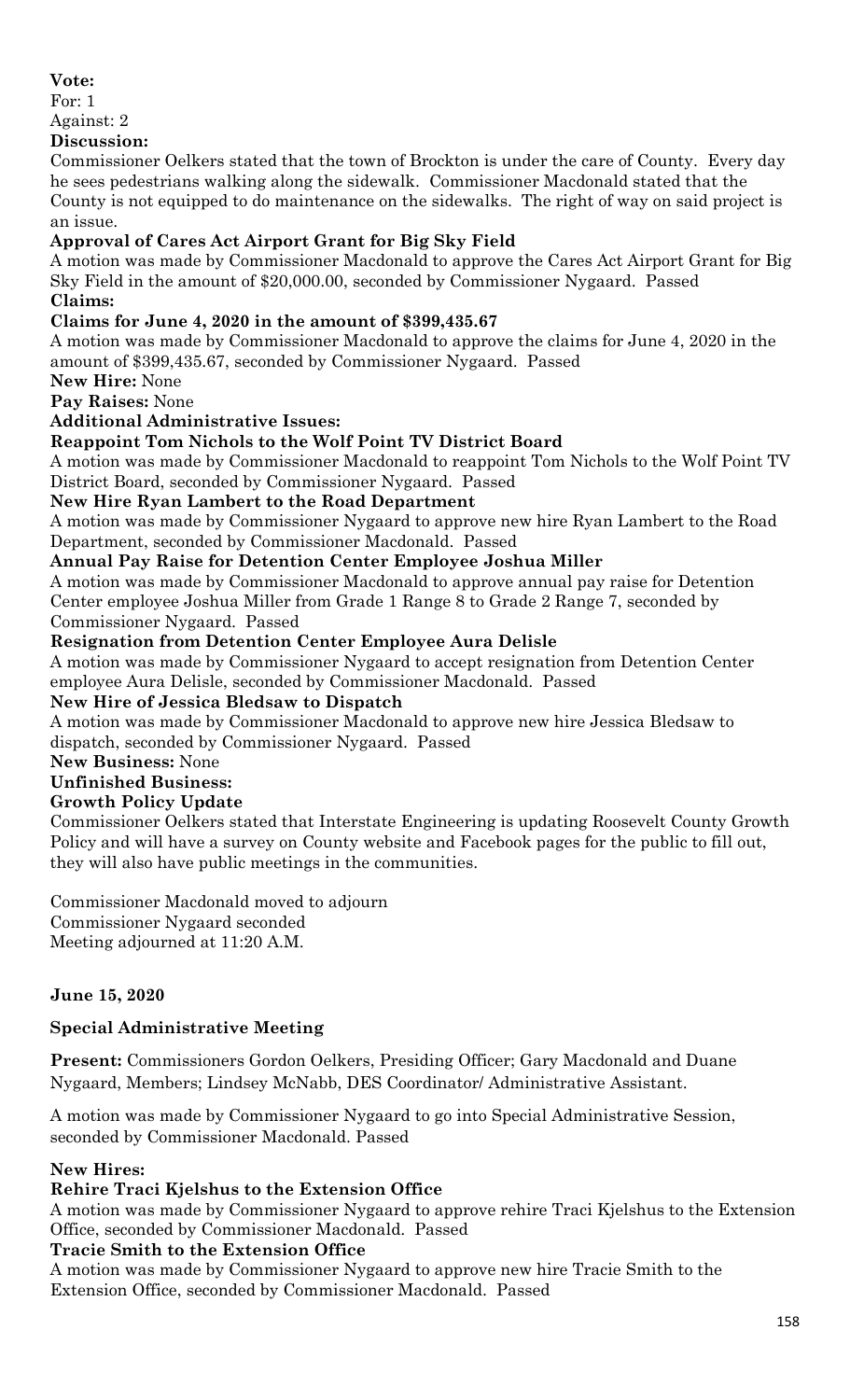### **Ayden VanWhy to the Weed District**

A motion was made by Commissioner Macdonald to approve new hire Ayden VanWhy to the Weed District, seconded by Commissioner Nygaard. Passed

Commissioner Macdonald moved to adjourn Commissioner Nygaard seconded Meeting adjourned at 8:46 A.M.

### **June 16, 2020**

### **Regular Public Meeting**

**Present:** Commissioners Gordon Oelkers, Presiding Officer; Gary Macdonald and Duane Nygaard, Members; Donna K. Reum and Austin Knudsen, County Attorney's Office; James Walling, Northern Plains Independent Newspaper; Bill Juve; John Bach, Interstate Engineering; Lindsey McNabb, DES Coordinator/ Administrative Assistant.

Commissioner Oelkers called the meeting to order at 11:00 A.M.

### **Conflict of Interest:** None

#### **Minutes:**

### **Minutes for the Regular Public Meeting of June 9, 2020**

A motion was made by Commissioner Nygaard to approve the minutes for the Regular Public Meeting of June 9, 2020, seconded by Commissioner Macdonald. Passed

# **Public Comment:** None

### **Administrative Issues:**

#### **Contract Interstate Engineering to Make Plans and Specifications for Bidding out the Wolf Point Road Shop**

Mr. Bach stated he will send the County a task order with fee estimates. Also, will have a meeting tentatively set for Monday June 29, 2020 with Road Foreman and Commissioners regarding plans and specifications for a new road shop in Wolf Point.

#### **Claims:**

#### **Claims for June 9, 2020 in the amount of \$12,881.36**

A motion was made by Commissioner Macdonald to approve claims for June 9, 2020 in the amount of \$12,881.36, seconded by Commissioner Nygaard. Passed

### **New Hire:** None

### **Pay Raises:**

#### **Annual Pay Raise for Aging Department Employee Gloria Giese**

A motion was made by Commissioner Macdonald to approve annual pay raise for Aging Department employee Gloria Giese from Grade 3 Range 7 to Grade 3 Range 8, seconded by Commissioner Nygaard. Passed

#### **Promotional Raise for Library Employee Janet Livingston**

A motion was made by Commissioner Macdonald to approve promotional raise for Library employee Janet Livingston, who will be the new Library director effective July 1, 2020, seconded by Commissioner Nygaard. Passed

**Additional Administrative Issues:** None **New Business:** None **Unfinished Business**: None

Commissioner Macdonald moved to adjourn Commissioner Nygaard seconded Meeting adjourned at 11:06 A.M.

#### **June 22, 2020**

#### **Special Administrative Meeting**

**Present**: Commissioners Gordon Oelkers, Presiding Officer and Gary Macdonald, Member; Lindsey McNabb, DES Coordinator/Administrative Assistant.

A motion was made by Commissioner Macdonald to go into Special Administrative Session, seconded by Commissioner Oelkers. Passed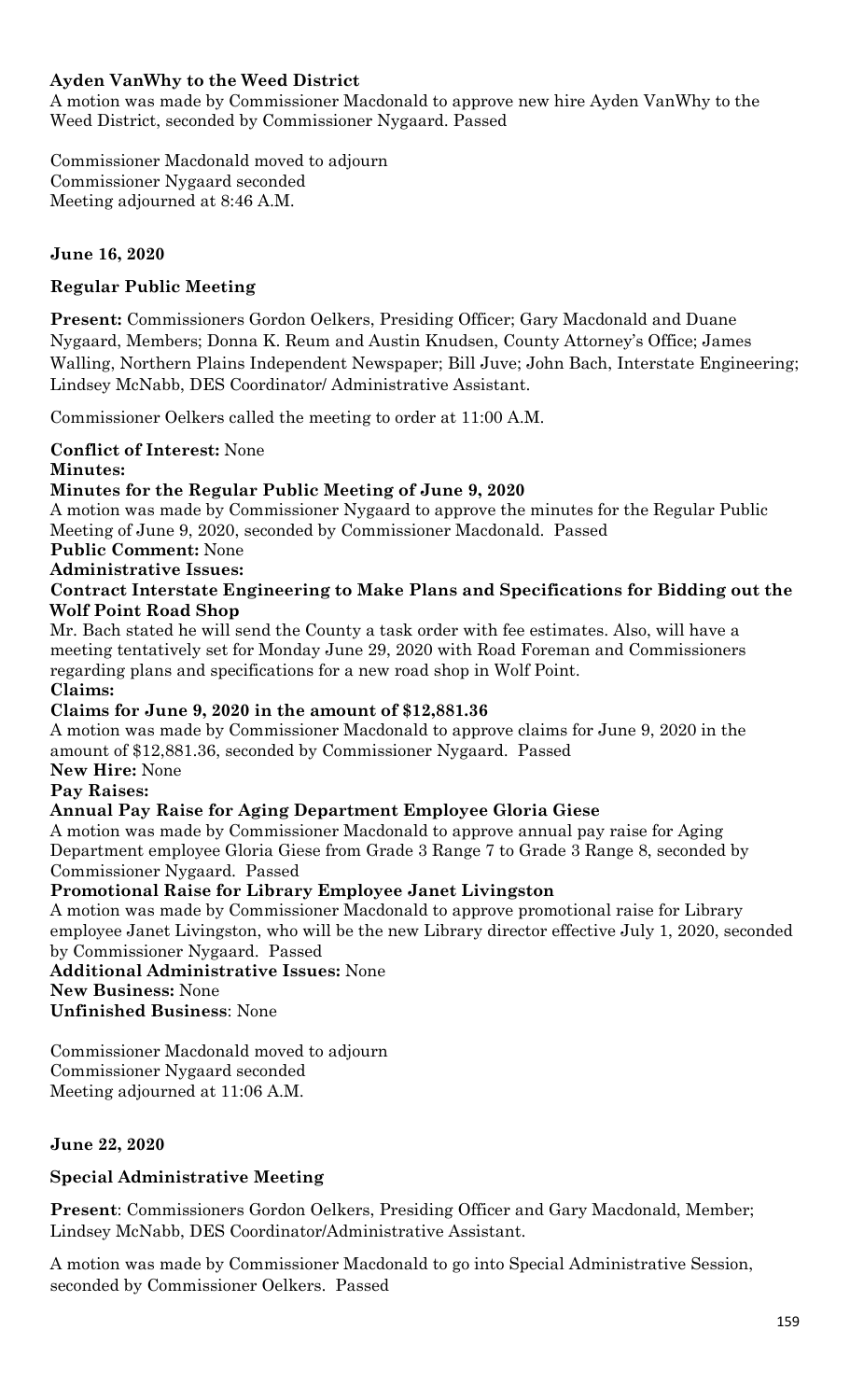### **Administrative Issues:**

#### **Poplar Fire Department's Request to Purchase a 2002 Kenworth T-300**

A motion was made by Commissioner Macdonald to approve Poplar Fire Department's request to purchase a 2002 Kenworth T-300 fire truck from Firetec in the amount of \$34,900.00, seconded by Commissioner Oelkers. Passed

**New Hires:**

**Jacob Lone Bear, Detention Center**

A motion was made by Commissioner Macdonald to approve new hire Jacob Lone Bear to the Detention Center, seconded by Commissioner Oelkers. Passed

**Jayden Headdress, Detention Center** 

A motion was made by Commissioner Macdonald to approve new hire Jayden Headdress to the Detention Center, seconded by Commissioner Oelkers. Passed

Commissioner Macdonald moved to adjourn Commissioner Oelkers seconded Meeting adjourned at 10:16 A.M.

#### **June 30, 2020**

#### **Compensation Salary Board Meeting**

**Present**: Commissioners Gordon Oelkers, Presiding Officer; Gary Macdonald and Duane Nygaard, Members; Patrick Wilkinson; Jason Frederick and John Summers, Sheriff's Office; Austin Knudsen and Frank Piocos, County Attorney's Office; Cheryl Hansen, Clerk and Recorder's Office; Lindsey McNabb, DES Coordinator/ Administrative Assistant.

Commissioner Oelkers called the meeting to order at 9:00 A.M.

Ms. Hansen passed out comparison from other counties and past cola's received by Roosevelt County and Longevity. COLA for this year is 1.8 %

Commissioner Oelkers presented three options Option One: no increase Option Two: 1 % increase or \$600.18 to Cheryl's base salary Option Three: 1.8 % increase or \$1300.00 to Chery's base salary

Commissioner Macdonald stated he was for zero increase but wouldn't be fair to the deputies.

Commissioner Nygaard stated that the Unions agreed for the second year there would be a zero raise. Last year the unions received a raise by taking the stipend away. The unions this year will not be getting a raise.

Commissioner Oelkers mentioned that the County pays 100% of health insurance. They could change that so the employees would have to pay some of the health insurance. Employees needs to remember that is a big benefit to have the County pay full insurance.

Mr. Knudsen stated that if there was no raise this year the deputies would not have longevity also for that year.

Mr. Wilkinson stated we need to keep deputies.

Mr. Frederick stated if the Sheriff's Office budget will be cut than the deputies does not need a raise. The deputies need more training now than ever.

Commissioners stated that if you give a \$1.00 increase to Clerk and Recorder's base wage, which will keep the longevity for deputies.

A motion was made by Mr. Wilkinson to increase Clerk and Recorder's base salary \$1.00 per year, seconded by Commissioner Nygaard. Motion Passed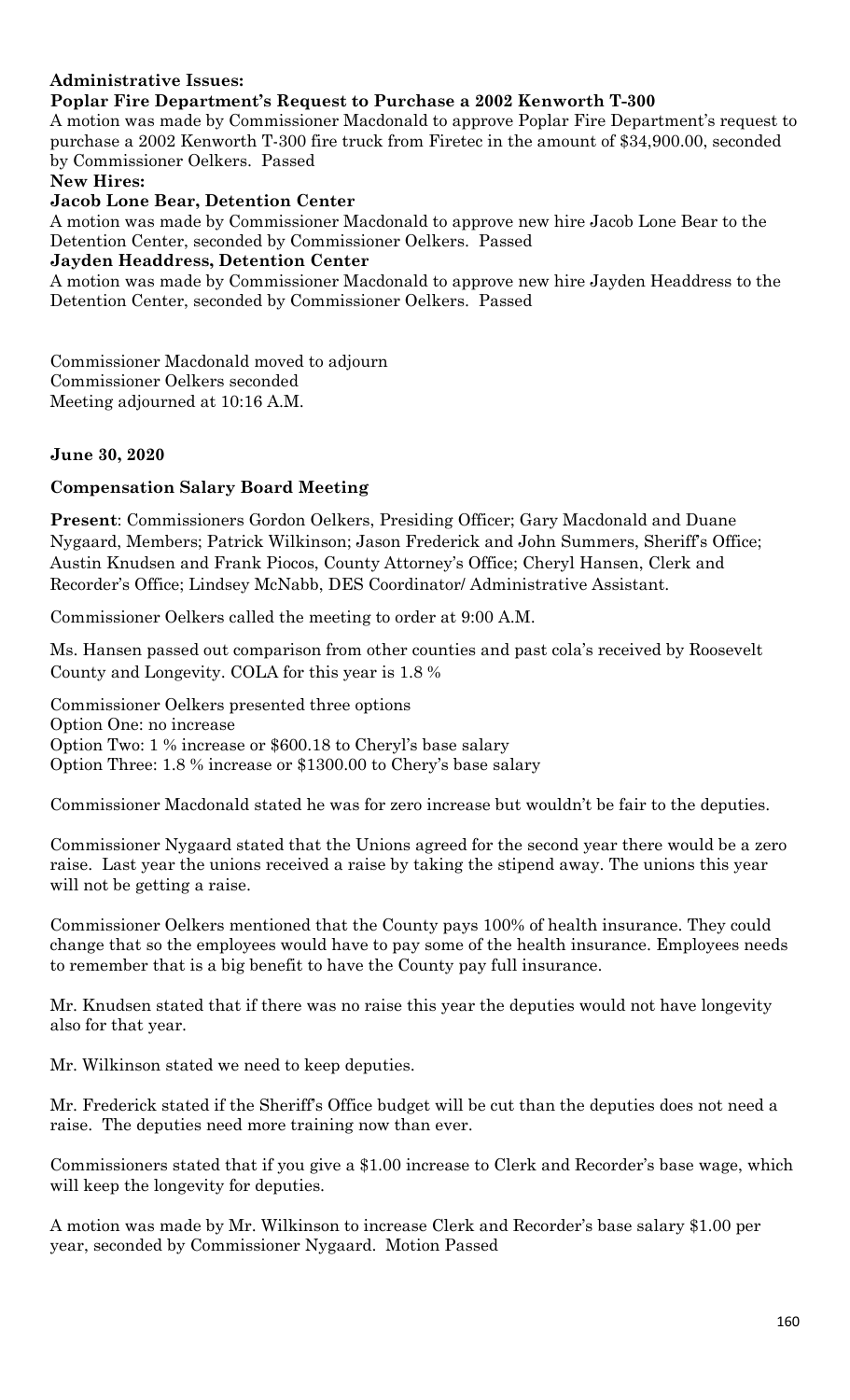### **VOTE:** 4 For 1 Against

Commissioner Nygaard moved to adjourn Commissioner Macdonald seconded Meeting adjourned at 9:44 A.M.

### **June 30, 2020**

### **Regular Public Meeting**

**Present:** Commissioners Gordon Oelkers, Presiding Officer; Gary Macdonald and Duane Nygaard, Members; Austin Knudsen, County Attorney's Office; James Walling, Northern Plains Independent Newspaper; Bill Juve; Erika Fyfe, District Court; Lindsey McNabb, DES Coordinator/Administrative Assistant.

Commissioner Oelkers called the meeting to order at 11:00 A.M.

### **Conflict of Interest:** None

### **Minutes:**

### **Minutes for the Special Administrative Meeting of June 15, 2020**

A motion was made Commissioner Macdonald to approve the minutes for the Special Administrative Meeting of June 15, 2020, seconded by Commissioner Nygaard. Passed

### **Minutes for the Regular Public Meeting of June 16, 2020**

A motion was made by Commissioner Nygaard to approve the minutes for the Regular Public Meeting of June 16, 2020, seconded by Commissioner Macdonald. Passed

**Minutes for the Special Administrative Meeting of June 22, 2020**

A motion was made by Commissioner Macdonald to approve the minutes for the Special Administrative Meeting of June 22, 2020, seconded by Commissioner Nygaard. Passed

# **Public Comment**: None

### **Administrative Issues:**

#### **Discussion on Family First Coronavirus Act Administrative Leave**

Commissioners stated the Family First Coronavirus Act 80 hour administrative leave was first used to limit staff when the Courthouse was closed. In two months two thousand hours have been used.

A motion was made by Commissioner Nygaard to send a Memo out to Department heads with six qualifying reasons and to instruct them to use discretion when approving COVID-19 related leave requests, seconded by Commissioner Macdonald. Passed

**Claims:**

### **Claims for June 18, 2020 in the amount of \$175,993.55**

A motion was made by Commissioner Macdonald to approve claims for June 18, 2020 in the amount of \$175,993.55, seconded by Commissioner Nygaard. Passed

**New Hire: Pay Raises:**

**Additional Administrative Issues:**

**Second Bid Replacing Sidewalks** 

#### **Approval of Bid to Build up County Road 405**

A motion was made by Commissioner Nygaard to approve bid from Hurley's in the amount of \$10,470.00, seconded by Commissioner Macdonald. Passed

**New Business:** None

**Unfinished Business:** None

Commissioner Macdonald moved to adjourn Commissioner Nygaard seconded Meeting adjourned at 11:16 A.M.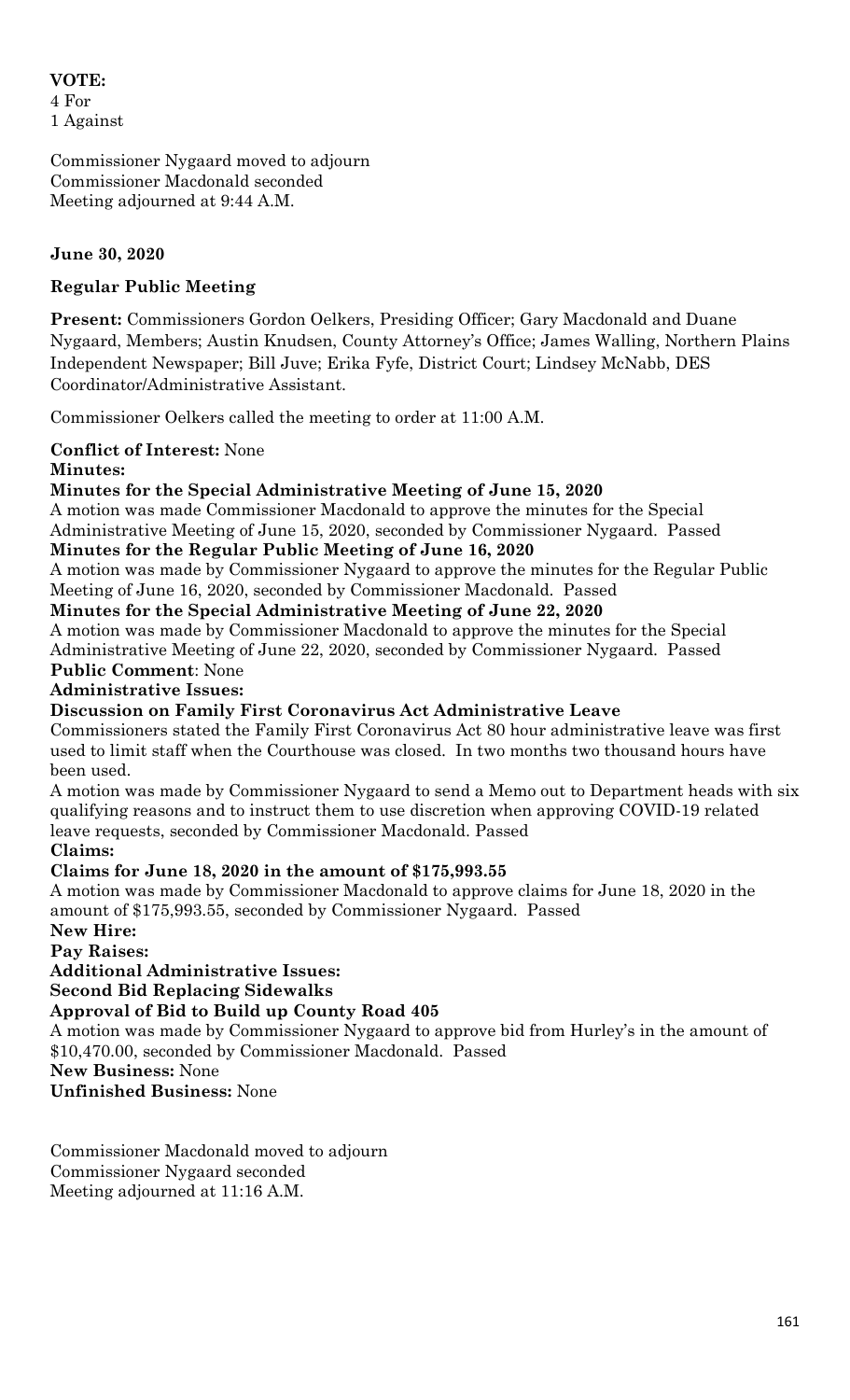#### **WARRANTS: PAYROLL AND CLAIMS:** The Board has now completed the auditing of all claims presented for payment and ordered the following listed warrants issued:

| Check #              | payee/name                    | Check Ş                          |
|----------------------|-------------------------------|----------------------------------|
| $-69498$             | GARY MACDONALD                | \$<br>3,326.83                   |
| -69497               | DUANE NYGAARD                 | \$<br>3,839.63                   |
| -69496               | GORDON OELKERS                | \$<br>4,719.18                   |
| -69495               | LAURIE EVANS                  | \$<br>2,895.30                   |
| $-69494$             | ERIKA FYFE                    | \$<br>2,446.91                   |
| $-69493$             | JERI TOAVS                    | \$<br>3, 275.21                  |
| -69492               | JERRI GRIMSRUD                | \$<br>1,867.29                   |
| -69491               | TRACI HARADA                  | \$<br>2,738.04                   |
| $-69490$             | PENNY HENDRICKSON             | \$<br>2,838.04                   |
| $-69489$             | PEGGY PURVIS                  | \$<br>2,452.21                   |
| $-69488$             | SHELLEY ARNDT                 | 2,350.15<br>Ş.                   |
| $-69487$             | DAVID BLOCK                   | \$<br>3,150.33                   |
| -69486               | BRITTANY DEAVILA              | \$<br>113.67                     |
| $-69485$             | JENNA PRESSER                 | \$<br>3,167.95                   |
| -69484               | BETTY ROMO                    | Ş.<br>2,595.48                   |
| $-69483$             | LIARA BRAATEN                 | 2,539.30<br>Ş.                   |
| $-69482$             | CHERYL HANSEN                 | \$<br>3,693.99                   |
| $-69481$             | TRACY JUVE-MIRANDA            | \$<br>3,606.75                   |
| $-69480$             | LINDSEY NYGAARD               | \$<br>2,649.88                   |
| $-69479$             | JAN PANKRATZ                  | \$<br>2,719.06                   |
| $-69478$             | AUSTIN KNUDSEN                | \$<br>5,905.39                   |
| $-69477$             | FRANK PIOCOS                  | \$<br>4,941.89                   |
| $-69476$             | DONNA REUM                    | \$<br>3,362.00                   |
| -69475               | CHRISTA WAGNER                | \$<br>2,436.44                   |
| $-69474$             | BRENDA ABRAHAM                | \$<br>2,116.35                   |
| $-69473$             | ALEXANDRIA BOSTICK            | \$<br>2,095.26                   |
| $-69472$             | COLE HANKS                    | 3,363.68<br>Ş.                   |
| $-69471$             | CRAIG KARGE                   | \$<br>3,048.61                   |
| $-69470$             | CHRISTINE KILSDONK            | \$<br>1,941.74                   |
| $-69469$             | STEVEN HARADA                 | \$<br>356.04                     |
| $-69468$             | LINDSEY MCNABB                | 3,430.77<br>Ş.                   |
| $-69467$             | CLAYTON VINE                  | 3,358.71<br>Ş.                   |
| $-69466$             | DANNON GIBBY                  | \$<br>918.85                     |
| -69465               | SIBLEY JANKOVIAK              | 927.08<br>\$                     |
| -69464               | MICHELLE BARSNESS             | Ş.<br>2,445.67                   |
| $-69463$             | FRANCES HAYES                 | \$<br>3,744.79                   |
| $-69462$             | RHONDA MASON                  | \$<br>1,352.79                   |
| $-69461$             | TARRAH POITRA                 | 2,829.48<br>\$                   |
| $-69460$             | PATRICIA PRESSER              | \$<br>4,693.76                   |
| -69459               | KARLA THOMPSON                | \$<br>3,937.42                   |
| $-69458$             | DARLA ZIMMERMAN               | \$<br>2,386.47                   |
| $-69457$<br>$-69456$ | ARTHUR ALLEN<br>MICHELLE ISLE | \$<br>2,466.06<br>3,198.48       |
|                      |                               | Ş.                               |
| $-69455$<br>$-69454$ | JEFF ADKINS                   | \$<br>3,056.09<br>\$<br>2,945.23 |
| $-69453$             | GRANT BOYSUN                  | \$                               |
| $-69452$             | NUFRY BOYSUN<br>HARDY BRAATEN | 3,085.52<br>1,420.29<br>\$.      |
| $-69451$             | DAVID COMBS                   | 2,961.79<br>Ş.                   |
| $-69450$             | SCOTT DOORNEK                 | \$<br>3,005.51                   |
| $-69449$             | ALAN ENGELKE                  | 608.90<br>\$                     |
| -69448               | JACOB GIBBY                   | \$<br>2,738.65                   |
| $-69447$             | REX JENSEN                    | 1,934.95<br>\$.                  |
| $-69446$             | EDWARD KALAL                  | 3,990.48<br>\$.                  |
| $-69445$             | RYAN LAMBERT                  | \$<br>1,523.44                   |
| -69444               | DEREK MCNABB                  | \$<br>3,397.77                   |
| -69443               | KENNETH NORGAARD              | \$<br>3,177.26                   |
| $-69442$             | JARED POLAND                  | \$<br>2,443.23                   |
| $-69441$             | ELDON PORRAS JR               | 2,929.69<br>\$                   |
| $-69440$             | NOAH NICKOLOFF                | 1,842.82<br>Ş.                   |
| $-69439$             | LUCAS OELKERS                 | 507.90<br>\$                     |
| $-69438$             | WILLIAM PETERSEN              | \$<br>3,756.71                   |
| $-69437$             | ANGELA MILLER                 | \$<br>1,705.38                   |
| $-69436$             | BRITTEN VANGORDER             | 941.62<br>Ş                      |
| $-69435$             | LINDY VANGORDER               | 737.82<br>\$                     |
|                      |                               |                                  |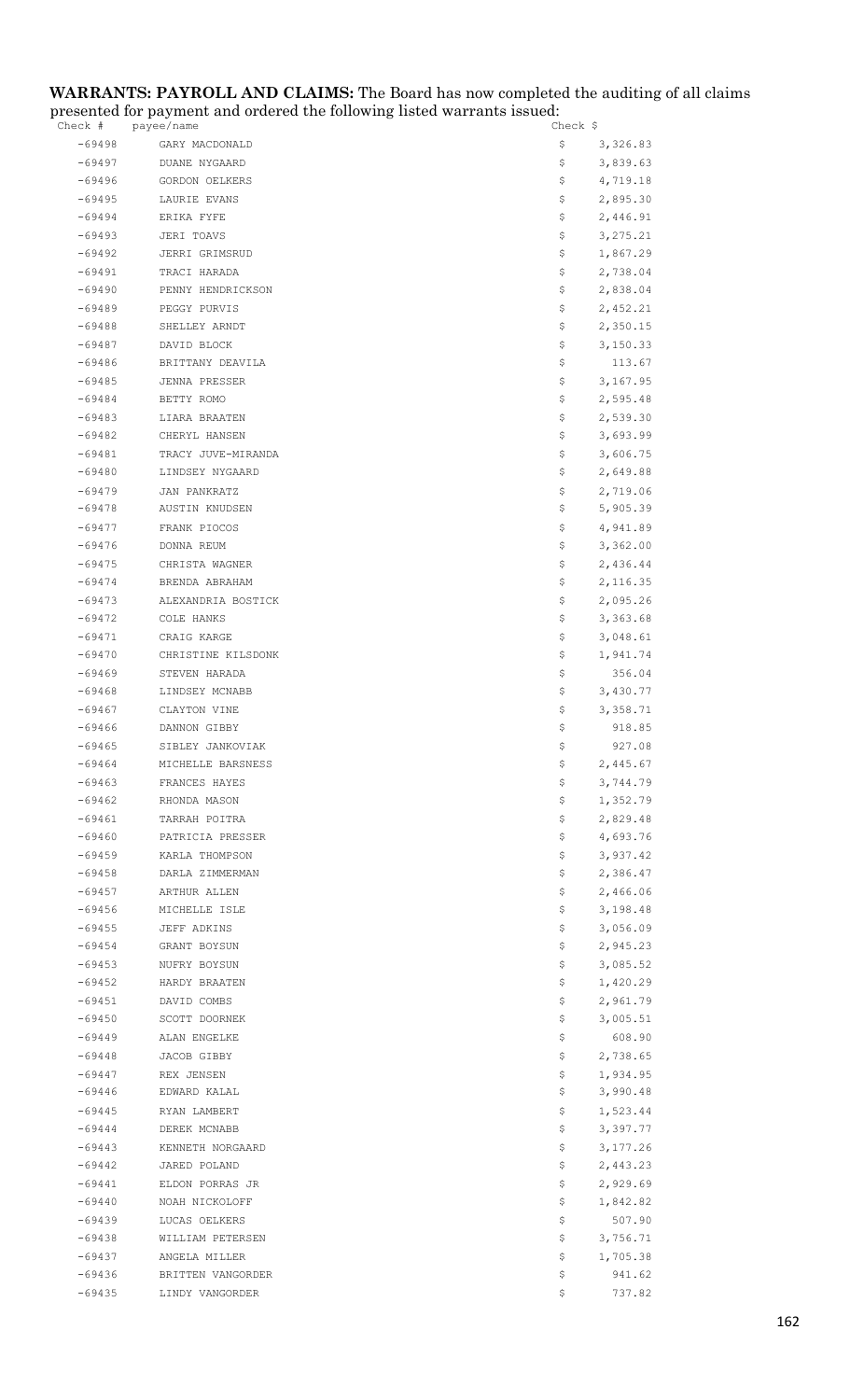| -69434   | LEONA COLVIN                            | \$           | 468.58     |
|----------|-----------------------------------------|--------------|------------|
| -69433   | SHEILA DUNN                             | \$           | 2,186.76   |
| $-69432$ | SHERI HARVEY                            | \$           | 1,051.88   |
| $-69431$ | JANET LIVINGSTON                        | Ş            | 2,101.95   |
| $-69430$ | PATRICIA SILVA PRONTO                   | \$           | 2,297.41   |
| $-69429$ | MIRACLE SPOTTED WOLF                    | \$           | 2,673.89   |
| -69428   | JULIE BACH                              | \$           | 2,155.44   |
| $-69427$ | PAMELA CLARK                            | \$           | 2,173.74   |
| $-69426$ | ANNE HELLER                             | \$           | 2,360.66   |
| -69425   | VIRGINIA MCGINNIS                       | \$           | 531.91     |
| -69424   | ALYSSA PAUTSCH                          | \$           | 2,090.60   |
| -69423   | CAROL RASMUSSEN                         | \$           | 2,272.05   |
| $-69422$ | CYNTHIA WELCH                           | \$           | 2,387.60   |
| $-69421$ | JUDITH HEUPEL                           | Ş            | 2,621.17   |
| $-69420$ | TRACI KJELSHUS                          | \$           | 205.68     |
| -69419   | TRACIE SMITH                            | \$           | 72.69      |
| -69418   | JASON BAKER                             | \$           | 3,695.17   |
| -69417   | TINA BETS HIS MEDICINE                  | \$           | 2,532.34   |
| $-69416$ | LOWELL BOYD JR                          | \$           | 3,065.18   |
| $-69415$ | ORIN CANTRELL                           | Ş            | 3,609.11   |
| $-69414$ | TONETTA CANTRELL                        | \$           | 2,034.51   |
| $-69413$ | CENTENNIAL COLON                        | \$           | 4,307.95   |
| -69412   | MICHAEL ELLERTON                        | \$           | 4,684.19   |
| $-69411$ | <b>JASON FREDERICK</b>                  | \$           | 4,327.14   |
| $-69410$ | DEVON HUGHES-MUNDEN                     | Ş            | 3,100.11   |
| -69409   | PILAR KUNZ                              | Ş            | 3,248.78   |
| -69408   | TIMOTHY LINGLE                          | \$           | 3,887.82   |
| $-69407$ | PATRICK O'CONNOR                        | \$           | 4,271.31   |
| $-69406$ | DAMON SADLER                            | \$           | 3,490.58   |
| -69405   | MARY SIMONS                             | \$           | 2,452.79   |
| $-69404$ | JARED STANDING                          | \$           | 3,666.47   |
| $-69403$ | JOHN SUMMERS                            | \$           | 5,319.88   |
| $-69402$ | RYAN VAN KERKHOVE                       | \$           | 3,913.66   |
| $-69401$ | DHAREEN VILLALUZ                        | \$           | 3,442.06   |
| $-69400$ | <b>JESSICA BLEDSAW</b>                  | Ş            | 1,578.89   |
| $-69399$ | GAYDELLA BRUNELLE                       | \$           | 2,525.09   |
| $-69398$ | CATHERINE DICKEY                        | \$           | 2,683.95   |
| -69397   | CARLOS GARCIA                           | \$           | 2,462.19   |
| $-69396$ | TIFFANY GREY BEAR                       | \$           | 1,953.24   |
| $-69395$ | LEANN MAROTTEK                          | \$           | 2,138.19   |
| $-69394$ | RACHAEL PARKER                          | \$           | 3,749.03   |
| $-69393$ | BRANDY SUTTON                           | \$           | 3,587.40   |
| -69392   | <b>JESSICA WALKER</b>                   | \$           | 2,525.72   |
| $-69391$ | JEFFREY WOZNIAK                         | \$           | 3,434.91   |
| $-69390$ | ELISE AKERS                             | \$           | 2,156.07   |
| $-69389$ | JOHN BENAVENTE                          | \$           | 2,212.59   |
| $-69388$ | TROY BLOUNT                             | \$           | 3,398.08   |
| -69387   | KEELIA BROCK                            | \$           | 2,168.17   |
| $-69386$ | DEBRA COLLINS                           | \$           | 3,321.11   |
| -69385   | LAKOTA FLYING HORSE                     | \$           | 2,448.86   |
| $-69384$ | GERALD JACKSON JR                       | \$           | 2,911.27   |
| $-69383$ | MORTY MANNING                           | \$           | 2,055.10   |
| $-69382$ | RICHARD MCDONALD                        | \$           | 2,165.17   |
| -69381   | JOSHUA MILLER                           | \$           | 2,469.70   |
| $-69380$ | TRISTAN RANDALL                         | \$           | 2,391.83   |
| $-69379$ | DIGMIE TINGLIN                          | \$           | 2,850.88   |
| $-69378$ | ANGELICA SUTTON                         | \$           | 1,427.07   |
| $-69377$ | SARAH WAGNER                            | \$           | 1,263.30   |
| -69376   | SAMUEL BOYD                             | \$           | 729.36     |
| $-69375$ | LYLE LAMBERT                            | \$           | 145.50     |
|          | Electronic                              | \$           | 324,407.71 |
| $-69374$ | WESTERN BANK<br>HSA                     | \$           | 2,717.89   |
| $-69373$ | D-SHRF<br>PUBLIC EMPLOYEES RETIREM      | \$           | 30,633.89  |
| -69372   | IRS/FEDERAL DEPOSIT<br>FIT              | \$           | 124,189.51 |
| $-69371$ | P.E.R.S.<br>PUBLIC EMPLOYEES RETIREM    | \$           | 63,214.08  |
| $-69370$ | SIT<br>STATE TREASURER                  | \$           | 22,448.00  |
| -69369   | Unempl. Insur. UNEMPLOYMENT INSURANCE D | \$           | 3,272.93   |
|          | Deduction                               | \$           | 246,476.30 |
| 43834    | AURA DELISLE                            | $\mathsf{S}$ | 791.97     |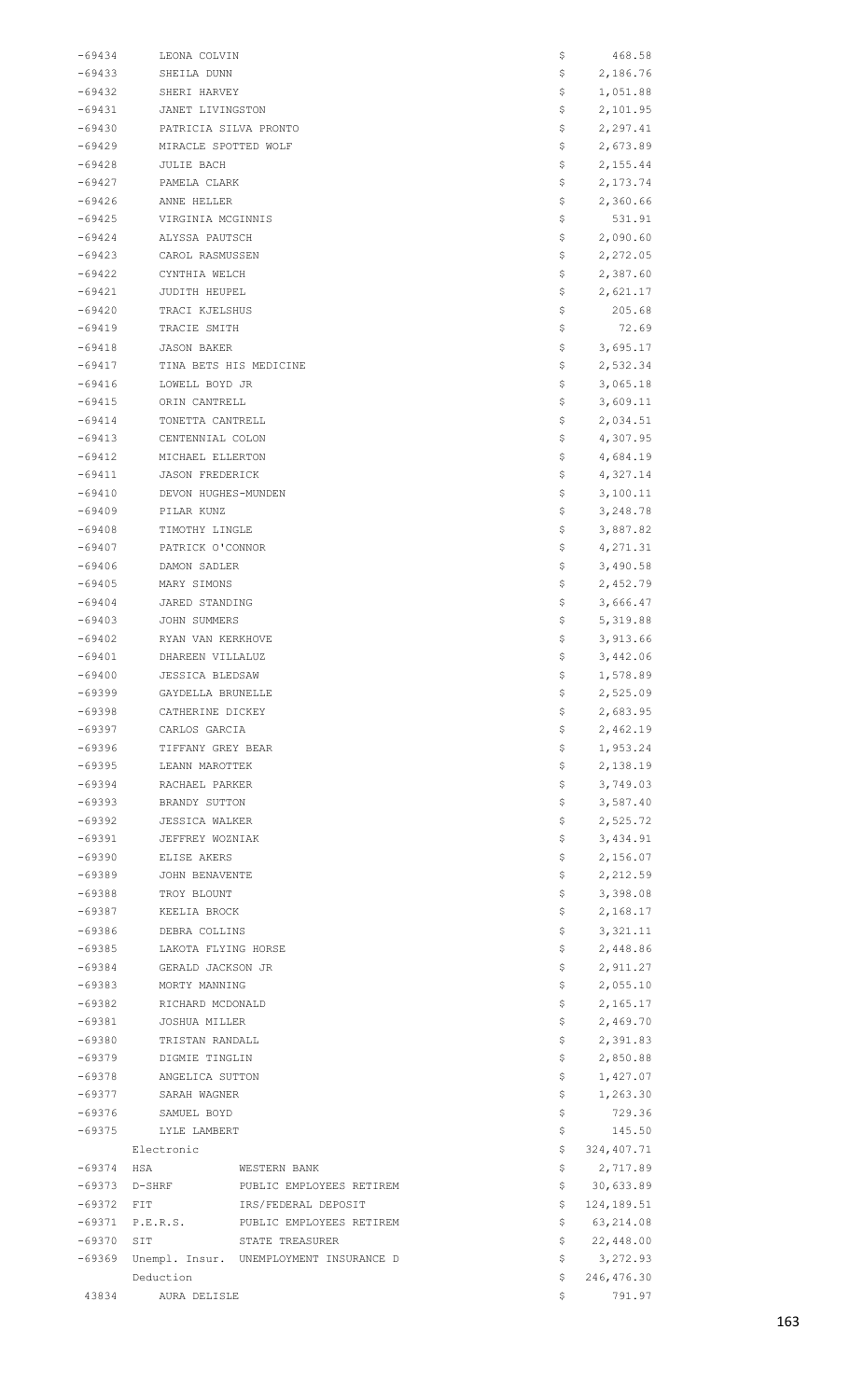| 43835 | AURA DELISLE                |                                          | \$  | 1,858.58   |
|-------|-----------------------------|------------------------------------------|-----|------------|
| 43836 | RACHAEL GILBERT             |                                          | \$  | 1,481.25   |
| 43837 | PAYTON HAUGE                |                                          | \$  | 1,622.93   |
| 43838 | CARTER NICKOLOFF            |                                          | \$  | 1,590.65   |
| 43839 | LOGAN NICKOLOFF             |                                          | \$  | 1,534.34   |
| 43840 | DAKOTA SMITH                |                                          | \$  | 1,584.76   |
| 43841 | HEATHER BOYSUN              |                                          | \$  | 265.12     |
| 43842 | RANDALL PAUTSCH             |                                          | \$  | 365.40     |
| 43843 | ANDREA HAYES                |                                          | \$  | 3,340.41   |
| 43844 | GLORIA GIESE                |                                          | \$  | 1,262.62   |
| 43845 | MELVIN CLARK                |                                          | \$  | 3,199.44   |
| 43846 | TYLER STERLING              |                                          | \$  | 2,647.58   |
| 43847 | ORIN CANTRELL               |                                          | \$  | 3,545.37   |
| 43848 | ANDREA HAYES                |                                          | \$  | 12,551.74  |
|       | Non-Electronic              |                                          | \$  | 37,642.16  |
| 43849 | AFLAC                       | AFLAC                                    | \$  | 4,133.72   |
| 43850 | AFSCME                      | AFSCME                                   | \$  | 562.90     |
| 43851 |                             | CHILD SUPPORT CHILD SUPPORT ENFORCEMEN   | \$  | 188.00     |
| 43852 |                             | CHILD SUPPORT-S OFFICE OF CHILD SUPPORT  | \$  | 286.00     |
| 43853 |                             | COLONIAL COLONIAL LIFE & ACCIDENT        | \$  | 2,309.27   |
| 43854 | EBMS/FLEX FEES EBMS         |                                          | \$  | 849.83     |
| 43855 |                             | EBMS/HEALTH INS EBMS/HEALTH INSURANCE    | \$  | 118,082.04 |
| 43856 |                             | GARNISHMENT/MDR MT DEPT OF REVENUE       | \$  | 729.36     |
| 43857 |                             | JEFFERSON PILOT JEFFERSON PILOT FINANCIA | \$  | 536.18     |
| 43858 | NEW YORK LIFE NEW YORK LIFE |                                          | \$  | 2,103.04   |
| 43859 | PEBSCO                      | NATIONWIDE RETIREMENT SO                 | \$  | 4,141.00   |
| 43860 |                             | UNION/DEPUTIES MONTANA TEAMSTERS/LOCAL   | \$  | 2,139.00   |
| 43861 | Workers' Comp               | MACO WORKERS COMPENSATIO                 | \$  | 55, 345.60 |
|       | Deductions                  |                                          | \$. | 191,405.94 |
|       | Electronic                  |                                          | \$  | 570,884.01 |
|       | Non-Electronic              |                                          | \$  | 229,048.10 |
|       | Total                       |                                          | \$  | 799,932.11 |
|       |                             |                                          |     |            |

#### **TOTAL PAYROLL WITH WORKERS COMP & UNEMPLOYMENT: \$683,023.75**

1000 GENERAL

| 101000 CASH/CASH EOUIVALENTS                               | \$79,680.14  |
|------------------------------------------------------------|--------------|
| 2110 ROAD FUND                                             |              |
| 101000 CASH/CASH EQUIVALENTS                               | \$104,660.16 |
| 2130 BRIDGE FUND                                           |              |
| 101000 CASH/CASH EQUIVALENTS                               | \$19,973.30  |
| 2140 NOXIOUS WEED                                          |              |
| 101000 CASH/CASH EQUIVALENTS                               | \$2,737.22   |
| 2160 COUNTY FAIR FUND                                      |              |
| 101000 CASH/CASH EQUIVALENTS                               | \$479.00     |
| 2220 LIBRARY                                               |              |
| 101000 CASH/CASH EQUIVALENTS                               | \$4,546.40   |
| 2280 SENIOR CITIZENS                                       |              |
| 101000 CASH/CASH EQUIVALENTS                               | \$6,902.26   |
| 2290 EXTENSION SERVICE                                     |              |
| 101000 CASH/CASH EQUIVALENTS                               | \$6,880.00   |
| 2300 PUBLIC SAFETY                                         |              |
| 101000 CASH/CASH EQUIVALENTS                               | \$47,042.36  |
| 2360 ROOSEVELT CO MUSEUM                                   |              |
| 101000 CASH/CASH EQUIVALENTS                               | \$483.71     |
| 2460 MCCABE SPECIAL                                        |              |
| 101000 CASH/CASH EQUIVALENTS                               | \$20.08      |
| 2795 COMMUNITY OF BROCKTON                                 |              |
| 101000 CASH/CASH EQUIVALENTS                               | \$761.43     |
| 2979 CFDC-BIOTERRORISM GRANT                               |              |
| 101000 CASH/CASH EQUIVALENTS                               | \$3,395.55   |
| 4030 PUBLIC SAFETY CAPITAL IMPROVEMENT                     |              |
| 101000 CASH/CASH EQUIVALENTS                               | \$464.94     |
| 5210 WATER OPERAT-BROCKTON<br>101000 CASH/CASH EQUIVALENTS | \$72.36      |
| 5310 SEWER OPERAT-BROCKTON                                 |              |
| 101000 CASH/CASH EQUIVALENTS                               | \$359.04     |
| 5410 SOLID WASTE OPER-BROCKTON                             |              |
| 101000 CASH/CASH EQUIVALENTS                               | \$3,218.72   |
| 7200 RURAL FIRE DISTRICT 64                                |              |
| 101000 CASH/CASH EQUIVALENTS                               | \$180.44     |
| 7380 WOLF POINT TV                                         |              |
| 101000 CASH/CASH EQUIVALENTS                               | \$469.17     |
| 7385 POPLAR TV                                             |              |
| 101000 CASH/CASH EQUIVALENTS                               | \$0.00       |
|                                                            |              |